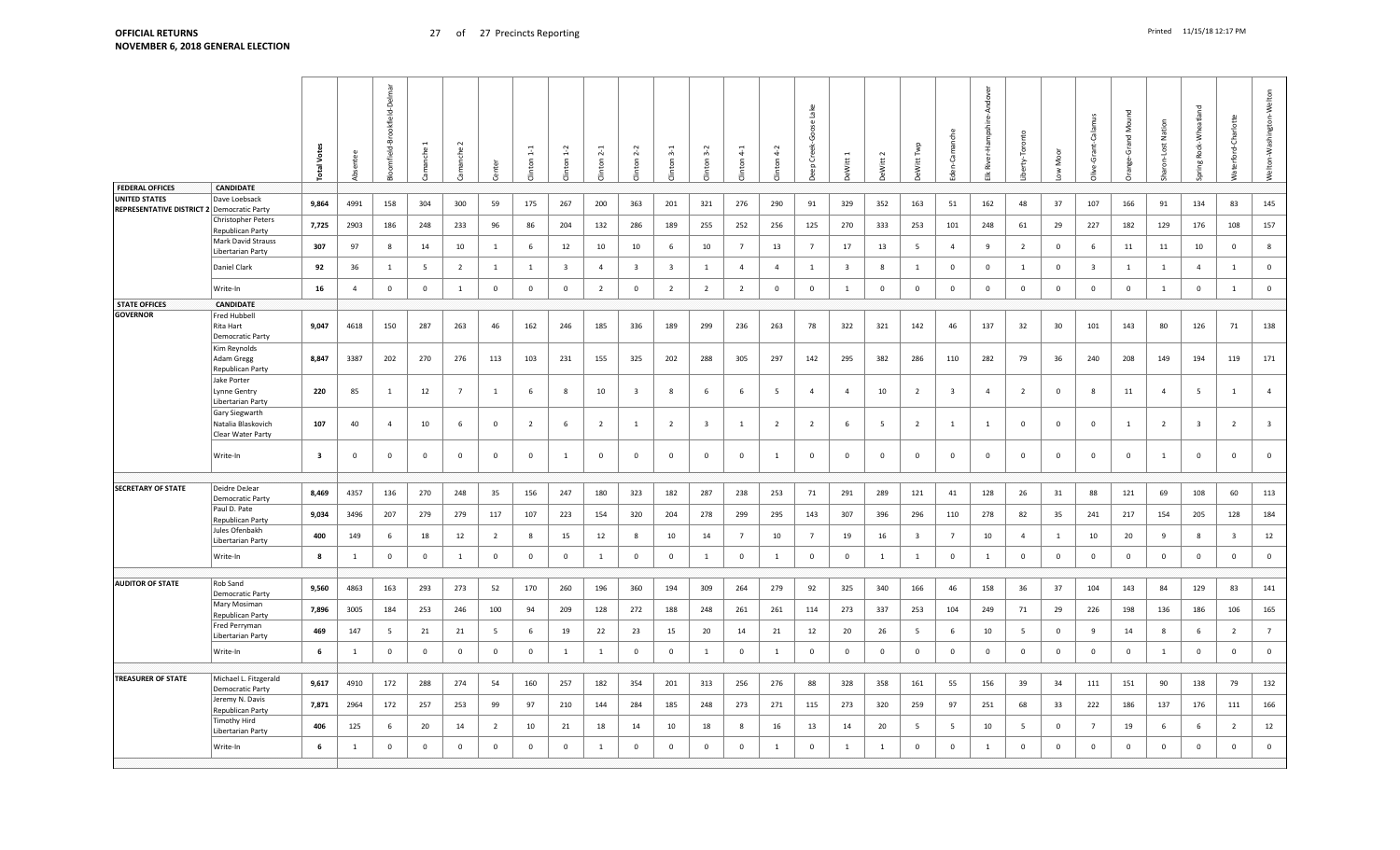|                                                   |                                          | ٶ<br>Total <sup>1</sup> | ä           | Delm<br>okfield-<br>후<br>field-<br>훕 | che<br>ී    | manche<br>ී    | පි                      | 등<br>dirt       | ā<br>Clint   | $\sim$<br>Clinton | Ņ<br>Clinton   | ന്<br>$\epsilon$<br>Cint | $3-2$<br>Clinton | Clinton      | $4-2$<br>Clinton | -ake<br>Greet<br>Deep | DeWitt                  | DeWitt 2                | DeWitt         | ී<br>Eder      | ă<br>Ŧ<br>River<br>盖 | rty-Tor<br>훀   | Moor<br>Low    | Cala<br>Ğ<br>olive | š<br>ত<br>Ğ<br>ŏ | Nation<br>Lost<br>ġ<br>Shai | Rock-Wheatland<br>Spring | Waterford-Charlotte     | Welton-Washington-Welton |
|---------------------------------------------------|------------------------------------------|-------------------------|-------------|--------------------------------------|-------------|----------------|-------------------------|-----------------|--------------|-------------------|----------------|--------------------------|------------------|--------------|------------------|-----------------------|-------------------------|-------------------------|----------------|----------------|----------------------|----------------|----------------|--------------------|------------------|-----------------------------|--------------------------|-------------------------|--------------------------|
| <b>SECRETARY OF</b><br><b>AGRICULTURE</b>         | Tim Gannon<br>Democratic Party           | 8,947                   | 4545        | 147                                  | 278         | 258            | 41                      | 155             | 255          | 180               | 336            | 189                      | 287              | 247          | 267              | 75                    | 310                     | 334                     | 145            | 48             | 145                  | 38             | 28             | 101                | 141              | 82                          | 119                      | 68                      | 128                      |
|                                                   | <b>Mike Naig</b><br>Republican Party     | 8,404                   | 3222        | 197                                  | 269         | 262            | 110                     | 98              | 211          | 147               | 305            | 191                      | 265              | 280          | 282              | 134                   | 281                     | 348                     | 274            | 103            | 256                  | 72             | 36             | 229                | 201              | 140                         | 191                      | 122                     | 178                      |
|                                                   | <b>Rick Stewart</b><br>Libertarian Party | 505                     | 181         | 9                                    | 20          | 19             | $\overline{\mathbf{3}}$ | 11              | 23           | 18                | 15             | 13                       | 20               | 12           | 15               | 12                    | 24                      | 21                      | 6              | -6             | 17                   | 1              | $\overline{2}$ | 15                 | 14               | 10                          | $\overline{7}$           | $\overline{\mathbf{3}}$ | 8                        |
|                                                   | Write-In                                 | 10                      | $\mathbf 0$ | $\Omega$                             | $\mathbf 0$ | $\mathbf 0$    | $\mathbf 0$             | $\mathbf{1}$    | $\mathbf 0$  | $\mathbf{1}$      | $\Omega$       | $\Omega$                 | $\overline{2}$   | $\mathbf{1}$ | <sup>1</sup>     | $\mathbf 0$           | $\mathbf 0$             | $\overline{1}$          | $\overline{1}$ | $\mathbf{0}$   | $\mathbf 0$          | $\overline{1}$ | $\mathbf 0$    | $\mathbf 0$        | $\mathbf 0$      | $\mathbf 0$                 | $\overline{1}$           | $\overline{0}$          | $\mathbf 0$              |
|                                                   |                                          |                         |             |                                      |             |                |                         |                 |              |                   |                |                          |                  |              |                  |                       |                         |                         |                |                |                      |                |                |                    |                  |                             |                          |                         |                          |
| <b>ATTORNEY GENERAL</b>                           | Tom Miller<br>Democratic Party           | 11,729                  | 5673        | 231                                  | 362         | 345            | 84                      | 182             | 302          | 216               | 422            | 236                      | 382              | 344          | 338              | 131                   | 392                     | 452                     | 235            | 75             | 245                  | 55             | 46             | 172                | 206              | 125                         | 166                      | 116                     | 196                      |
|                                                   | Marco Battaglia<br>Libertarian Party     | 3,866                   | 1331        | 81                                   | 149         | 136            | 41                      | 67              | 122          | 93                | 141            | 102                      | 131              | 132          | 150              | 59                    | 143                     | 174                     | 116            | 44             | 98                   | 33             | 9              | 99                 | 104              | 84                          | 105                      | 43                      | 79                       |
|                                                   | Write-In                                 | 127                     | 40          | $\mathbf{0}$                         | $\mathbf 0$ | 8              | $\overline{2}$          | $\overline{4}$  | 5            | 6                 | 9              | $\overline{3}$           | 5                | 8            | 8                | 1                     | 6                       | $\overline{3}$          | 5              | 1              | 1                    | $\mathbf 0$    | $\mathbf{1}$   | 6                  | $\mathbf{1}$     | $\mathbf 0$                 | $\overline{2}$           | $\overline{1}$          | $1\,$                    |
|                                                   |                                          |                         |             |                                      |             |                |                         |                 |              |                   |                |                          |                  |              |                  |                       |                         |                         |                |                |                      |                |                |                    |                  |                             |                          |                         |                          |
| <b>STATE SENATOR DISTRICT</b><br>49               | Patti Robinson<br>Democratic Party       | 8,609                   | 4472        | 139                                  | 276         | 251            | 33                      | 157             | 230          | 167               | 323            | 183                      | 295              | 233          | 248              | 76                    | 281                     | 302                     | 126            | 43             | 128                  | 32             | 30             | 85                 | 136              | 69                          | 110                      | 65                      | 119                      |
|                                                   | Chris Cournoyer<br>Republican Party      | 9,439                   | 3608        | 205                                  | 294         | 296            | 125                     | 113             | 258          | 181               | 331            | 212                      | 295              | 311          | 318              | 146                   | 340                     | 407                     | 300            | 116            | 292                  | 80             | 37             | 258                | 222              | 165                         | 209                      | 127                     | 193                      |
|                                                   | Write-In                                 | 9                       | $\Omega$    | $\overline{2}$                       | $\mathbf 0$ | $\pmb{0}$      | $\mathbf 0$             | 0               | 0            | $\mathbf 0$       | $\overline{2}$ | $\mathbf 0$              | $\overline{2}$   | $\mathbf 0$  | 1                | $\mathbf 0$           | $\overline{0}$          | 1                       | $\mathbf{1}$   | $\overline{0}$ | $\Omega$             | $\mathbf 0$    | $\mathbf 0$    | $\mathbf 0$        | $\mathbf{0}$     | $\mathbf 0$                 | $\mathbf 0$              | $\mathbf 0$             | $\mathbf 0$              |
| <b>STATE REPRESENTATIVE</b>                       | Tim McClimon                             |                         |             |                                      |             |                |                         |                 |              |                   |                |                          |                  |              |                  |                       |                         |                         |                |                |                      |                |                |                    |                  |                             |                          |                         |                          |
| <b>DISTRICT 97</b>                                | Democratic Party<br>Norlin Mommsen       | 3,879                   | 1612        | 144                                  | 275         | 259            |                         |                 |              |                   |                |                          |                  |              |                  |                       | 338                     | 375                     | 162            | 51             |                      | 32             |                | 113                | 157              | 81                          | 120                      |                         | 160                      |
|                                                   | Republican Party<br>David Melchert Jr.   | 4,055                   | 1360        | 202                                  | 274         | 275            |                         |                 |              |                   |                |                          |                  |              |                  |                       | 274                     | 323                     | 263            | 101            |                      | 77             |                | 222                | 192              | 147                         | 194                      |                         | 151                      |
|                                                   | Libertarian Party                        | 165                     | 43          | $\overline{4}$                       | 17          | 13             |                         |                 |              |                   |                |                          |                  |              |                  |                       | 13                      | 15                      | - 6            | -6             |                      | $\overline{4}$ |                | 10                 | 13               | $\overline{7}$              | 8                        |                         | 6                        |
|                                                   | Write-In                                 | $\mathbf{1}$            | 1           | $\Omega$                             | $\mathbf 0$ | $\mathbf 0$    |                         |                 |              |                   |                |                          |                  |              |                  |                       | $\overline{0}$          | $\Omega$                | $\Omega$       | $\Omega$       |                      | $\overline{0}$ |                | $\mathbf 0$        | $\overline{0}$   | $\mathbf 0$                 | $\mathbf 0$              |                         | $\mathsf 0$              |
|                                                   |                                          |                         |             |                                      |             |                |                         |                 |              |                   |                |                          |                  |              |                  |                       |                         |                         |                |                |                      |                |                |                    |                  |                             |                          |                         |                          |
| <b>STATE REPRESENTATIVE</b><br><b>DISTRICT 98</b> | Mary Wolfe<br><b>Democratic Party</b>    | 7,614                   | 3975        |                                      |             |                | 101                     | 214             | 363          | 275               | 483            | 300                      | 460              | 398          | 422              | 157                   |                         |                         |                |                | 282                  |                | 50             |                    |                  |                             |                          | 134                     |                          |
|                                                   | Write-In                                 | 305                     | 118         |                                      |             |                | $5\overline{5}$         | 14              | 20           | 13                | 27             | 18                       | 15               | 22           | 22               | 14                    |                         |                         |                |                | $\overline{7}$       |                | $\overline{2}$ |                    |                  |                             |                          | $8\phantom{.0}$         |                          |
| <b>COUNTY OFFICES</b>                             | <b>CANDIDATE</b>                         |                         |             |                                      |             |                |                         |                 |              |                   |                |                          |                  |              |                  |                       |                         |                         |                |                |                      |                |                |                    |                  |                             |                          |                         |                          |
| <b>BOARD OF SUPERVISORS</b>                       | Kurt Drege<br><b>Democratic Party</b>    | 7,653                   | 4054        | 119                                  | 212         | 219            | 35                      | 143             | 222          | 180               | 289            | 182                      | 260              | 225          | 231              | 55                    | 232                     | 245                     | 99             | 37             | 107                  | 22             | 28             | 64                 | 101              | 70                          | 88                       | 50                      | 84                       |
|                                                   | Jim Irwin Jr<br>Republican Party         | 8,630                   | 3520        | 231                                  | 156         | 261            | 84                      | 104             | 147          | 149               | 219            | 172                      | 200              | 273          | 175              | 146                   | 336                     | 506                     | 292            | 113            | 196                  | 94             | 33             | 302                | 225              | 172                         | 180                      | 135                     | 209                      |
|                                                   | Dan Srp<br>Republican Party              | 9,256                   | 3870        | 151                                  | 394         | 288            | 120                     | 91              | 269          | 132               | 388            | 187                      | 325              | 280          | 339              | 140                   | 304                     | 291                     | 261            | 86             | 298                  | 49             | 42             | 178                | 192              | 86                          | 192                      | 109                     | 194                      |
|                                                   | Write-In                                 | 53                      | 28          | 1                                    | $\mathbf 0$ | $\mathbf{1}$   | $\mathbf 0$             | 1               | 0            | $\mathbf 0$       | 5              | 1                        | $\overline{2}$   | $1\,$        | $\overline{2}$   | $\mathbf 0$           | $\overline{\mathbf{3}}$ | $\overline{\mathbf{3}}$ | $\overline{0}$ | $\Omega$       | $\overline{2}$       | $\mathbf 0$    | $\mathbf 0$    | $\mathbf 0$        | $\mathbf{0}$     | $\mathbf 0$                 | <sup>1</sup>             | $\mathbf 0$             | $\overline{2}$           |
| <b>COUNTY TREASURER</b>                           | <b>Emily Gipe</b>                        |                         |             |                                      |             |                |                         |                 |              |                   |                |                          |                  |              |                  |                       |                         |                         |                |                |                      |                |                |                    |                  |                             |                          |                         |                          |
|                                                   | Democratic Party                         | 7,109                   | 3589        | 110                                  | 225         | 212            | 31                      | 130             | 201          | 165               | 271            | 165                      | 221              | 184          | 222              | 53                    | 255                     | 271                     | 116            | 34             | 91                   | 40             | 25             | 81                 | 105              | 63                          | 107                      | 52                      | 90                       |
|                                                   | Rhonda McIntyre<br>Republican Party      | 10,908                  | 4475        | 240                                  | 345         | 332            | 127                     | 139             | 284          | 182               | 384            | 236                      | 365              | 359          | 341              | 169                   | 365                     | 431                     | 310            | 123            | 328                  | 73             | 42             | 260                | 253              | 169                         | 214                      | 140                     | 222                      |
|                                                   | Write-In                                 | 22                      | 5           | 0                                    | $\mathbf 0$ | $\mathbf 0$    | $\pmb{0}$               | $\mathbf 0$     | $\mathbf{1}$ | $\mathbf{1}$      | $\overline{4}$ | $\mathbf{1}$             | $\mathbf{1}$     | $\mathbf 0$  | $\mathbf{1}$     | $\mathbf 0$           | 1                       | $\overline{2}$          | $\overline{1}$ | 1              | $\mathbf{1}$         | $\mathbf 0$    | $\mathbf 0$    | $\mathbf 0$        | $\mathbf{1}$     | $\mathbf 0$                 | $\mathbf 0$              | $\mathbf 0$             | 1                        |
| <b>COUNTY RECORDER</b>                            | Scott Judd                               |                         |             |                                      |             |                |                         |                 |              |                   |                |                          |                  |              |                  |                       |                         |                         |                |                |                      |                |                |                    |                  |                             |                          |                         |                          |
|                                                   | Republican Party                         | 14,124                  | 5844        | 300                                  | 452         | 448            | 145                     | 198             | 392          | 267               | 522            | 309                      | 477              | 447          | 453              | 197                   | 513                     | 590                     | 376            | 144            | 373                  | 103            | 54             | 312                | 304              | 200                         | 266                      | 175                     | 263                      |
|                                                   | Write-In                                 | 302                     | 144         | 8                                    | 9           | $\overline{4}$ | 1                       | $7\overline{ }$ | 9            | 11                | 14             | 13                       | 11               | 13           | 11               | 5                     | 10                      | 11                      | 6              | $\overline{0}$ | 6                    | $\mathbf 0$    | $\mathbf{1}$   | $\mathbf{1}$       | $\mathbf{1}$     | $\mathbf{1}$                | $\overline{0}$           | $\mathbf 0$             | $5\overline{ }$          |
|                                                   |                                          |                         |             |                                      |             |                |                         |                 |              |                   |                |                          |                  |              |                  |                       |                         |                         |                |                |                      |                |                |                    |                  |                             |                          |                         |                          |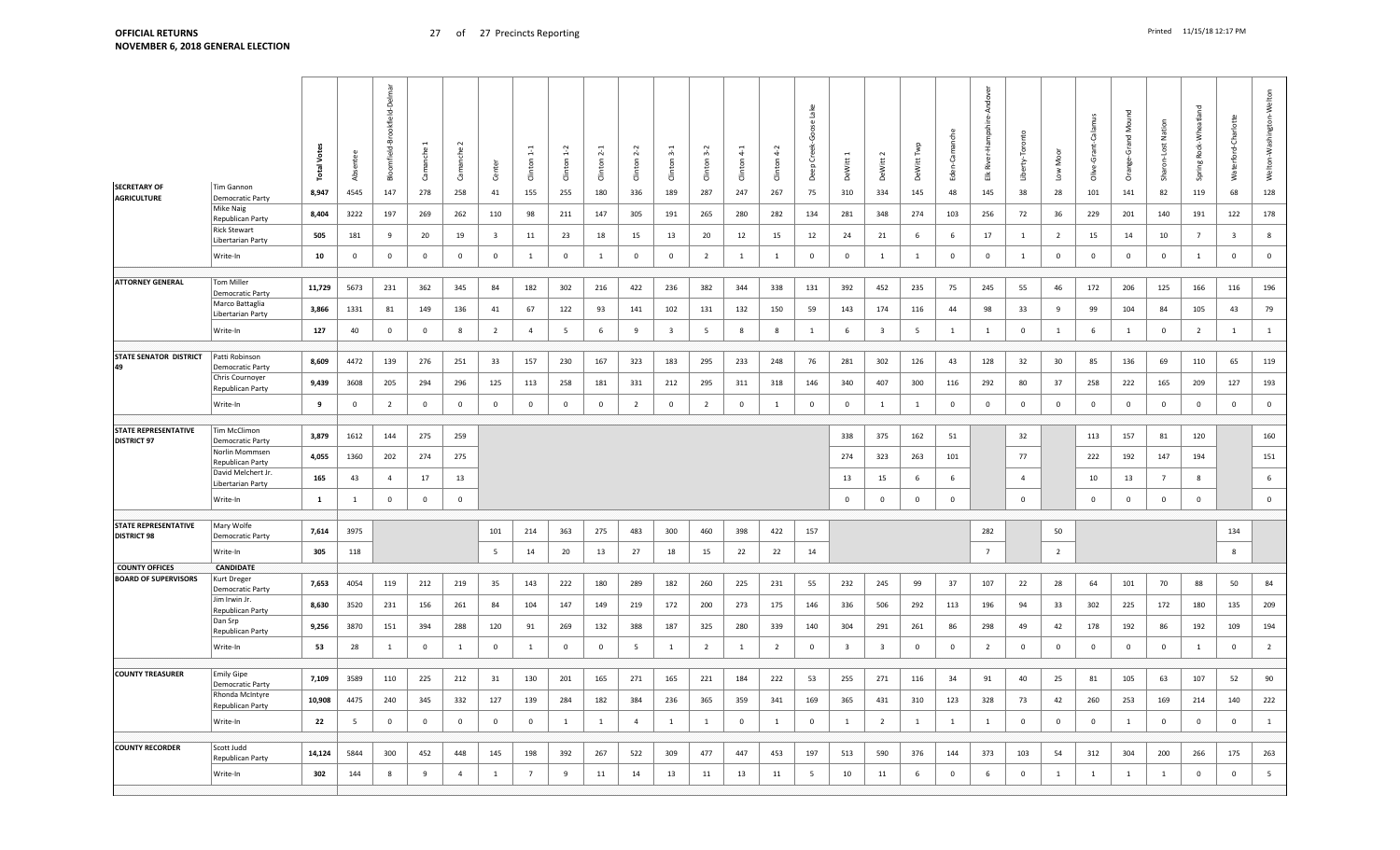| Camanche 2<br>DeWitt Twp<br><b>Total Votes</b><br>$Climon 1-2$<br>Clinton <sub>2-2</sub><br>Clinton 4-2<br>Clinton <sub>1-1</sub><br>Clinton <sub>2-1</sub><br>Clinton 3-2<br>$Climon 4-1$<br>Camanche<br>Low Moor<br>Clinton 3-1<br>Absentee<br>DeWitt 1<br>DeWitt 2<br>Sharon-<br>Center<br><b>COUNTY ATTORNEY</b><br>Mike Wolf<br>266<br>14,422<br>6111<br>452<br>452<br>141<br>267<br>521<br>322<br>443<br>467<br>191<br>373<br>135<br>51<br>309<br>312<br>262<br>166<br>311<br>193<br>391<br>487<br>518<br>598<br>379<br>101<br>203<br>Republican Party<br>Write-In<br>374<br>172<br>16<br>10<br>$\overline{4}$<br>13<br>12<br>15<br>17<br>15<br>12<br>$\overline{\mathbf{3}}$<br>10<br>8<br>$\overline{4}$<br>5<br>$\overline{2}$<br>$\overline{2}$<br>$\overline{\mathbf{0}}$<br>$\overline{0}$<br>$\overline{2}$<br>$5\overline{5}$<br>5<br>14<br>15<br>11<br>$\overline{1}$<br><sup>1</sup><br>CANDIDATE<br>BLOOMFIELD TWP TRUSTEE   Paul Ruchotzke<br>145<br>52<br>93<br>Write-In<br>$\overline{\mathbf{3}}$<br>$\overline{2}$<br>$\mathbf{1}$<br><b>BLOOMFIELD TWP CLERK</b><br>89<br><b>Bruce Floyd</b><br>138<br>49<br>Write-In<br>$\mathbf{1}$<br>$\mathbf{0}$<br>1<br><b>BROOKFIELD TWP TRUSTEE</b> Dean Adrian<br>157<br>52<br>105<br>Write-In<br>$\mathbf{1}$<br>$\overline{0}$<br>$\mathbf{1}$<br><b>BROOKFIELD TWP CLERK</b><br>154<br>107<br>Lyndsey Eberhart<br>47<br>$\mathbf{0}$<br>Write-In<br>$\mathbf{0}$<br>$\overline{0}$<br><b>CAMANCHE TWP TRUSTEE</b> Craig Lorenzen<br>27<br>29<br>56<br>$\overline{0}$<br>Write-In<br>$\mathbf{0}$<br>$\overline{0}$<br>$\mathbf 0$<br>$\mathbf 0$<br><b>CAMANCHE TWP CLERK</b><br>Willard F. Larsen<br>56<br>27<br>29<br>$\overline{0}$<br>Write-In<br>$\mathbf{1}$<br>$\overline{0}$<br>$\overline{0}$<br>1<br><b>CENTER TWP TRUSTEE</b><br>233<br>Richard E. Smith<br>92<br>141<br>Write-In<br>$\mathbf{1}$<br>$\overline{0}$<br><sup>1</sup><br><b>CENTER TWP CLERK</b><br>142<br>236<br>94<br>Nancy A. Eggers<br>Write-In<br>$\mathbf{0}$<br>$\overline{0}$<br>$\overline{0}$<br><b>DEER CREEK TWP TRUSTEE</b><br>189<br>149<br>Todd Randolph<br>40<br>Write-In<br>$\mathbf{1}$<br>$\mathbf{0}$<br>$\mathbf{1}$<br>175<br>134<br>Donald V. Beeck<br>41<br>$\mathbf{1}$<br>$\mathbf 0$<br>Write-In<br>$\mathbf{1}$<br><b>DEWITT TWP TRUSTEE</b><br>358<br>Richard Feldpausch<br>622<br>264<br>6<br>Write-In<br>6<br>$\overline{0}$<br>633<br>Lee F. Barber<br>260<br>373<br>$\overline{2}$<br>Write-In<br>$\overline{\mathbf{2}}$<br>$\overline{0}$<br>52<br><b>EDEN TWP TRUSTEE</b><br>71<br>19<br><b>Walter Knapper</b><br>61<br>Daniel Nielsen<br>101<br>40<br>Write-In<br>$\mathbf{0}$<br>$\mathbf{0}$<br>$\overline{0}$<br><b>EDEN TWP CLERK</b><br>153<br>50<br>103<br>Connie S. Beer<br>Write-In<br>$\overline{\mathbf{2}}$<br>$\overline{1}$<br>$\overline{1}$<br><b>ELK RIVER TWP TRUSTEE</b><br>Kay Dierks<br>269<br>92<br>177<br>Write-In<br>$\mathbf{1}$<br>$\overline{0}$<br>$\overline{1}$<br>174<br>Gary L. Behrens<br>269<br>95<br>Write-In<br>$\mathbf{0}$<br>$\mathbf{0}$<br>$\mathbf 0$<br><b>GRANT TWP TRUSTEE</b><br>Write-In - William Clark<br>12<br>14<br>$\overline{2}$<br>Write-In<br>$5^{\circ}$<br>$\overline{2}$<br>$\overline{\mathbf{3}}$ |                             |  | Bloomfield-Brookfield-Delmar |  |  |  |  |  | Deep Creek-Goose Lake |  | Eden-Camanche | Andover<br>Elk River-Hampshire | Liberty-Toronto | ്ട<br>Olive-Grant-Calam | 2<br>Orange-Grand Mc | Nation<br>Lost | Spring Rock-Wheatland | Waterford-Charlotte | Welton-Washington-Welton |
|-----------------------------------------------------------------------------------------------------------------------------------------------------------------------------------------------------------------------------------------------------------------------------------------------------------------------------------------------------------------------------------------------------------------------------------------------------------------------------------------------------------------------------------------------------------------------------------------------------------------------------------------------------------------------------------------------------------------------------------------------------------------------------------------------------------------------------------------------------------------------------------------------------------------------------------------------------------------------------------------------------------------------------------------------------------------------------------------------------------------------------------------------------------------------------------------------------------------------------------------------------------------------------------------------------------------------------------------------------------------------------------------------------------------------------------------------------------------------------------------------------------------------------------------------------------------------------------------------------------------------------------------------------------------------------------------------------------------------------------------------------------------------------------------------------------------------------------------------------------------------------------------------------------------------------------------------------------------------------------------------------------------------------------------------------------------------------------------------------------------------------------------------------------------------------------------------------------------------------------------------------------------------------------------------------------------------------------------------------------------------------------------------------------------------------------------------------------------------------------------------------------------------------------------------------------------------------------------------------------------------------------------------------------------------------------------------------------------------------------------------------------------------------------------------------------------------------------------------------------------------------------------------------------------------------------------------------------------------------------------------------------------------------------------------------------------------------------------------------------------------------------------------------------------------------------------------------------------------------------------------|-----------------------------|--|------------------------------|--|--|--|--|--|-----------------------|--|---------------|--------------------------------|-----------------|-------------------------|----------------------|----------------|-----------------------|---------------------|--------------------------|
|                                                                                                                                                                                                                                                                                                                                                                                                                                                                                                                                                                                                                                                                                                                                                                                                                                                                                                                                                                                                                                                                                                                                                                                                                                                                                                                                                                                                                                                                                                                                                                                                                                                                                                                                                                                                                                                                                                                                                                                                                                                                                                                                                                                                                                                                                                                                                                                                                                                                                                                                                                                                                                                                                                                                                                                                                                                                                                                                                                                                                                                                                                                                                                                                                                               |                             |  |                              |  |  |  |  |  |                       |  |               |                                |                 |                         |                      |                |                       |                     |                          |
|                                                                                                                                                                                                                                                                                                                                                                                                                                                                                                                                                                                                                                                                                                                                                                                                                                                                                                                                                                                                                                                                                                                                                                                                                                                                                                                                                                                                                                                                                                                                                                                                                                                                                                                                                                                                                                                                                                                                                                                                                                                                                                                                                                                                                                                                                                                                                                                                                                                                                                                                                                                                                                                                                                                                                                                                                                                                                                                                                                                                                                                                                                                                                                                                                                               |                             |  |                              |  |  |  |  |  |                       |  |               |                                |                 |                         |                      |                |                       |                     |                          |
|                                                                                                                                                                                                                                                                                                                                                                                                                                                                                                                                                                                                                                                                                                                                                                                                                                                                                                                                                                                                                                                                                                                                                                                                                                                                                                                                                                                                                                                                                                                                                                                                                                                                                                                                                                                                                                                                                                                                                                                                                                                                                                                                                                                                                                                                                                                                                                                                                                                                                                                                                                                                                                                                                                                                                                                                                                                                                                                                                                                                                                                                                                                                                                                                                                               |                             |  |                              |  |  |  |  |  |                       |  |               |                                |                 |                         |                      |                |                       |                     |                          |
|                                                                                                                                                                                                                                                                                                                                                                                                                                                                                                                                                                                                                                                                                                                                                                                                                                                                                                                                                                                                                                                                                                                                                                                                                                                                                                                                                                                                                                                                                                                                                                                                                                                                                                                                                                                                                                                                                                                                                                                                                                                                                                                                                                                                                                                                                                                                                                                                                                                                                                                                                                                                                                                                                                                                                                                                                                                                                                                                                                                                                                                                                                                                                                                                                                               |                             |  |                              |  |  |  |  |  |                       |  |               |                                |                 |                         |                      |                |                       |                     |                          |
|                                                                                                                                                                                                                                                                                                                                                                                                                                                                                                                                                                                                                                                                                                                                                                                                                                                                                                                                                                                                                                                                                                                                                                                                                                                                                                                                                                                                                                                                                                                                                                                                                                                                                                                                                                                                                                                                                                                                                                                                                                                                                                                                                                                                                                                                                                                                                                                                                                                                                                                                                                                                                                                                                                                                                                                                                                                                                                                                                                                                                                                                                                                                                                                                                                               | NONPARTISAN OFFICES         |  |                              |  |  |  |  |  |                       |  |               |                                |                 |                         |                      |                |                       |                     |                          |
|                                                                                                                                                                                                                                                                                                                                                                                                                                                                                                                                                                                                                                                                                                                                                                                                                                                                                                                                                                                                                                                                                                                                                                                                                                                                                                                                                                                                                                                                                                                                                                                                                                                                                                                                                                                                                                                                                                                                                                                                                                                                                                                                                                                                                                                                                                                                                                                                                                                                                                                                                                                                                                                                                                                                                                                                                                                                                                                                                                                                                                                                                                                                                                                                                                               |                             |  |                              |  |  |  |  |  |                       |  |               |                                |                 |                         |                      |                |                       |                     |                          |
|                                                                                                                                                                                                                                                                                                                                                                                                                                                                                                                                                                                                                                                                                                                                                                                                                                                                                                                                                                                                                                                                                                                                                                                                                                                                                                                                                                                                                                                                                                                                                                                                                                                                                                                                                                                                                                                                                                                                                                                                                                                                                                                                                                                                                                                                                                                                                                                                                                                                                                                                                                                                                                                                                                                                                                                                                                                                                                                                                                                                                                                                                                                                                                                                                                               |                             |  |                              |  |  |  |  |  |                       |  |               |                                |                 |                         |                      |                |                       |                     |                          |
|                                                                                                                                                                                                                                                                                                                                                                                                                                                                                                                                                                                                                                                                                                                                                                                                                                                                                                                                                                                                                                                                                                                                                                                                                                                                                                                                                                                                                                                                                                                                                                                                                                                                                                                                                                                                                                                                                                                                                                                                                                                                                                                                                                                                                                                                                                                                                                                                                                                                                                                                                                                                                                                                                                                                                                                                                                                                                                                                                                                                                                                                                                                                                                                                                                               |                             |  |                              |  |  |  |  |  |                       |  |               |                                |                 |                         |                      |                |                       |                     |                          |
|                                                                                                                                                                                                                                                                                                                                                                                                                                                                                                                                                                                                                                                                                                                                                                                                                                                                                                                                                                                                                                                                                                                                                                                                                                                                                                                                                                                                                                                                                                                                                                                                                                                                                                                                                                                                                                                                                                                                                                                                                                                                                                                                                                                                                                                                                                                                                                                                                                                                                                                                                                                                                                                                                                                                                                                                                                                                                                                                                                                                                                                                                                                                                                                                                                               |                             |  |                              |  |  |  |  |  |                       |  |               |                                |                 |                         |                      |                |                       |                     |                          |
|                                                                                                                                                                                                                                                                                                                                                                                                                                                                                                                                                                                                                                                                                                                                                                                                                                                                                                                                                                                                                                                                                                                                                                                                                                                                                                                                                                                                                                                                                                                                                                                                                                                                                                                                                                                                                                                                                                                                                                                                                                                                                                                                                                                                                                                                                                                                                                                                                                                                                                                                                                                                                                                                                                                                                                                                                                                                                                                                                                                                                                                                                                                                                                                                                                               |                             |  |                              |  |  |  |  |  |                       |  |               |                                |                 |                         |                      |                |                       |                     |                          |
|                                                                                                                                                                                                                                                                                                                                                                                                                                                                                                                                                                                                                                                                                                                                                                                                                                                                                                                                                                                                                                                                                                                                                                                                                                                                                                                                                                                                                                                                                                                                                                                                                                                                                                                                                                                                                                                                                                                                                                                                                                                                                                                                                                                                                                                                                                                                                                                                                                                                                                                                                                                                                                                                                                                                                                                                                                                                                                                                                                                                                                                                                                                                                                                                                                               |                             |  |                              |  |  |  |  |  |                       |  |               |                                |                 |                         |                      |                |                       |                     |                          |
|                                                                                                                                                                                                                                                                                                                                                                                                                                                                                                                                                                                                                                                                                                                                                                                                                                                                                                                                                                                                                                                                                                                                                                                                                                                                                                                                                                                                                                                                                                                                                                                                                                                                                                                                                                                                                                                                                                                                                                                                                                                                                                                                                                                                                                                                                                                                                                                                                                                                                                                                                                                                                                                                                                                                                                                                                                                                                                                                                                                                                                                                                                                                                                                                                                               |                             |  |                              |  |  |  |  |  |                       |  |               |                                |                 |                         |                      |                |                       |                     |                          |
|                                                                                                                                                                                                                                                                                                                                                                                                                                                                                                                                                                                                                                                                                                                                                                                                                                                                                                                                                                                                                                                                                                                                                                                                                                                                                                                                                                                                                                                                                                                                                                                                                                                                                                                                                                                                                                                                                                                                                                                                                                                                                                                                                                                                                                                                                                                                                                                                                                                                                                                                                                                                                                                                                                                                                                                                                                                                                                                                                                                                                                                                                                                                                                                                                                               |                             |  |                              |  |  |  |  |  |                       |  |               |                                |                 |                         |                      |                |                       |                     |                          |
|                                                                                                                                                                                                                                                                                                                                                                                                                                                                                                                                                                                                                                                                                                                                                                                                                                                                                                                                                                                                                                                                                                                                                                                                                                                                                                                                                                                                                                                                                                                                                                                                                                                                                                                                                                                                                                                                                                                                                                                                                                                                                                                                                                                                                                                                                                                                                                                                                                                                                                                                                                                                                                                                                                                                                                                                                                                                                                                                                                                                                                                                                                                                                                                                                                               |                             |  |                              |  |  |  |  |  |                       |  |               |                                |                 |                         |                      |                |                       |                     |                          |
|                                                                                                                                                                                                                                                                                                                                                                                                                                                                                                                                                                                                                                                                                                                                                                                                                                                                                                                                                                                                                                                                                                                                                                                                                                                                                                                                                                                                                                                                                                                                                                                                                                                                                                                                                                                                                                                                                                                                                                                                                                                                                                                                                                                                                                                                                                                                                                                                                                                                                                                                                                                                                                                                                                                                                                                                                                                                                                                                                                                                                                                                                                                                                                                                                                               |                             |  |                              |  |  |  |  |  |                       |  |               |                                |                 |                         |                      |                |                       |                     |                          |
|                                                                                                                                                                                                                                                                                                                                                                                                                                                                                                                                                                                                                                                                                                                                                                                                                                                                                                                                                                                                                                                                                                                                                                                                                                                                                                                                                                                                                                                                                                                                                                                                                                                                                                                                                                                                                                                                                                                                                                                                                                                                                                                                                                                                                                                                                                                                                                                                                                                                                                                                                                                                                                                                                                                                                                                                                                                                                                                                                                                                                                                                                                                                                                                                                                               |                             |  |                              |  |  |  |  |  |                       |  |               |                                |                 |                         |                      |                |                       |                     |                          |
|                                                                                                                                                                                                                                                                                                                                                                                                                                                                                                                                                                                                                                                                                                                                                                                                                                                                                                                                                                                                                                                                                                                                                                                                                                                                                                                                                                                                                                                                                                                                                                                                                                                                                                                                                                                                                                                                                                                                                                                                                                                                                                                                                                                                                                                                                                                                                                                                                                                                                                                                                                                                                                                                                                                                                                                                                                                                                                                                                                                                                                                                                                                                                                                                                                               |                             |  |                              |  |  |  |  |  |                       |  |               |                                |                 |                         |                      |                |                       |                     |                          |
|                                                                                                                                                                                                                                                                                                                                                                                                                                                                                                                                                                                                                                                                                                                                                                                                                                                                                                                                                                                                                                                                                                                                                                                                                                                                                                                                                                                                                                                                                                                                                                                                                                                                                                                                                                                                                                                                                                                                                                                                                                                                                                                                                                                                                                                                                                                                                                                                                                                                                                                                                                                                                                                                                                                                                                                                                                                                                                                                                                                                                                                                                                                                                                                                                                               |                             |  |                              |  |  |  |  |  |                       |  |               |                                |                 |                         |                      |                |                       |                     |                          |
|                                                                                                                                                                                                                                                                                                                                                                                                                                                                                                                                                                                                                                                                                                                                                                                                                                                                                                                                                                                                                                                                                                                                                                                                                                                                                                                                                                                                                                                                                                                                                                                                                                                                                                                                                                                                                                                                                                                                                                                                                                                                                                                                                                                                                                                                                                                                                                                                                                                                                                                                                                                                                                                                                                                                                                                                                                                                                                                                                                                                                                                                                                                                                                                                                                               |                             |  |                              |  |  |  |  |  |                       |  |               |                                |                 |                         |                      |                |                       |                     |                          |
|                                                                                                                                                                                                                                                                                                                                                                                                                                                                                                                                                                                                                                                                                                                                                                                                                                                                                                                                                                                                                                                                                                                                                                                                                                                                                                                                                                                                                                                                                                                                                                                                                                                                                                                                                                                                                                                                                                                                                                                                                                                                                                                                                                                                                                                                                                                                                                                                                                                                                                                                                                                                                                                                                                                                                                                                                                                                                                                                                                                                                                                                                                                                                                                                                                               |                             |  |                              |  |  |  |  |  |                       |  |               |                                |                 |                         |                      |                |                       |                     |                          |
|                                                                                                                                                                                                                                                                                                                                                                                                                                                                                                                                                                                                                                                                                                                                                                                                                                                                                                                                                                                                                                                                                                                                                                                                                                                                                                                                                                                                                                                                                                                                                                                                                                                                                                                                                                                                                                                                                                                                                                                                                                                                                                                                                                                                                                                                                                                                                                                                                                                                                                                                                                                                                                                                                                                                                                                                                                                                                                                                                                                                                                                                                                                                                                                                                                               |                             |  |                              |  |  |  |  |  |                       |  |               |                                |                 |                         |                      |                |                       |                     |                          |
|                                                                                                                                                                                                                                                                                                                                                                                                                                                                                                                                                                                                                                                                                                                                                                                                                                                                                                                                                                                                                                                                                                                                                                                                                                                                                                                                                                                                                                                                                                                                                                                                                                                                                                                                                                                                                                                                                                                                                                                                                                                                                                                                                                                                                                                                                                                                                                                                                                                                                                                                                                                                                                                                                                                                                                                                                                                                                                                                                                                                                                                                                                                                                                                                                                               |                             |  |                              |  |  |  |  |  |                       |  |               |                                |                 |                         |                      |                |                       |                     |                          |
|                                                                                                                                                                                                                                                                                                                                                                                                                                                                                                                                                                                                                                                                                                                                                                                                                                                                                                                                                                                                                                                                                                                                                                                                                                                                                                                                                                                                                                                                                                                                                                                                                                                                                                                                                                                                                                                                                                                                                                                                                                                                                                                                                                                                                                                                                                                                                                                                                                                                                                                                                                                                                                                                                                                                                                                                                                                                                                                                                                                                                                                                                                                                                                                                                                               |                             |  |                              |  |  |  |  |  |                       |  |               |                                |                 |                         |                      |                |                       |                     |                          |
|                                                                                                                                                                                                                                                                                                                                                                                                                                                                                                                                                                                                                                                                                                                                                                                                                                                                                                                                                                                                                                                                                                                                                                                                                                                                                                                                                                                                                                                                                                                                                                                                                                                                                                                                                                                                                                                                                                                                                                                                                                                                                                                                                                                                                                                                                                                                                                                                                                                                                                                                                                                                                                                                                                                                                                                                                                                                                                                                                                                                                                                                                                                                                                                                                                               |                             |  |                              |  |  |  |  |  |                       |  |               |                                |                 |                         |                      |                |                       |                     |                          |
|                                                                                                                                                                                                                                                                                                                                                                                                                                                                                                                                                                                                                                                                                                                                                                                                                                                                                                                                                                                                                                                                                                                                                                                                                                                                                                                                                                                                                                                                                                                                                                                                                                                                                                                                                                                                                                                                                                                                                                                                                                                                                                                                                                                                                                                                                                                                                                                                                                                                                                                                                                                                                                                                                                                                                                                                                                                                                                                                                                                                                                                                                                                                                                                                                                               |                             |  |                              |  |  |  |  |  |                       |  |               |                                |                 |                         |                      |                |                       |                     |                          |
|                                                                                                                                                                                                                                                                                                                                                                                                                                                                                                                                                                                                                                                                                                                                                                                                                                                                                                                                                                                                                                                                                                                                                                                                                                                                                                                                                                                                                                                                                                                                                                                                                                                                                                                                                                                                                                                                                                                                                                                                                                                                                                                                                                                                                                                                                                                                                                                                                                                                                                                                                                                                                                                                                                                                                                                                                                                                                                                                                                                                                                                                                                                                                                                                                                               |                             |  |                              |  |  |  |  |  |                       |  |               |                                |                 |                         |                      |                |                       |                     |                          |
|                                                                                                                                                                                                                                                                                                                                                                                                                                                                                                                                                                                                                                                                                                                                                                                                                                                                                                                                                                                                                                                                                                                                                                                                                                                                                                                                                                                                                                                                                                                                                                                                                                                                                                                                                                                                                                                                                                                                                                                                                                                                                                                                                                                                                                                                                                                                                                                                                                                                                                                                                                                                                                                                                                                                                                                                                                                                                                                                                                                                                                                                                                                                                                                                                                               |                             |  |                              |  |  |  |  |  |                       |  |               |                                |                 |                         |                      |                |                       |                     |                          |
|                                                                                                                                                                                                                                                                                                                                                                                                                                                                                                                                                                                                                                                                                                                                                                                                                                                                                                                                                                                                                                                                                                                                                                                                                                                                                                                                                                                                                                                                                                                                                                                                                                                                                                                                                                                                                                                                                                                                                                                                                                                                                                                                                                                                                                                                                                                                                                                                                                                                                                                                                                                                                                                                                                                                                                                                                                                                                                                                                                                                                                                                                                                                                                                                                                               |                             |  |                              |  |  |  |  |  |                       |  |               |                                |                 |                         |                      |                |                       |                     |                          |
|                                                                                                                                                                                                                                                                                                                                                                                                                                                                                                                                                                                                                                                                                                                                                                                                                                                                                                                                                                                                                                                                                                                                                                                                                                                                                                                                                                                                                                                                                                                                                                                                                                                                                                                                                                                                                                                                                                                                                                                                                                                                                                                                                                                                                                                                                                                                                                                                                                                                                                                                                                                                                                                                                                                                                                                                                                                                                                                                                                                                                                                                                                                                                                                                                                               | <b>DEER CREEK TWP CLERK</b> |  |                              |  |  |  |  |  |                       |  |               |                                |                 |                         |                      |                |                       |                     |                          |
|                                                                                                                                                                                                                                                                                                                                                                                                                                                                                                                                                                                                                                                                                                                                                                                                                                                                                                                                                                                                                                                                                                                                                                                                                                                                                                                                                                                                                                                                                                                                                                                                                                                                                                                                                                                                                                                                                                                                                                                                                                                                                                                                                                                                                                                                                                                                                                                                                                                                                                                                                                                                                                                                                                                                                                                                                                                                                                                                                                                                                                                                                                                                                                                                                                               |                             |  |                              |  |  |  |  |  |                       |  |               |                                |                 |                         |                      |                |                       |                     |                          |
|                                                                                                                                                                                                                                                                                                                                                                                                                                                                                                                                                                                                                                                                                                                                                                                                                                                                                                                                                                                                                                                                                                                                                                                                                                                                                                                                                                                                                                                                                                                                                                                                                                                                                                                                                                                                                                                                                                                                                                                                                                                                                                                                                                                                                                                                                                                                                                                                                                                                                                                                                                                                                                                                                                                                                                                                                                                                                                                                                                                                                                                                                                                                                                                                                                               |                             |  |                              |  |  |  |  |  |                       |  |               |                                |                 |                         |                      |                |                       |                     |                          |
|                                                                                                                                                                                                                                                                                                                                                                                                                                                                                                                                                                                                                                                                                                                                                                                                                                                                                                                                                                                                                                                                                                                                                                                                                                                                                                                                                                                                                                                                                                                                                                                                                                                                                                                                                                                                                                                                                                                                                                                                                                                                                                                                                                                                                                                                                                                                                                                                                                                                                                                                                                                                                                                                                                                                                                                                                                                                                                                                                                                                                                                                                                                                                                                                                                               |                             |  |                              |  |  |  |  |  |                       |  |               |                                |                 |                         |                      |                |                       |                     |                          |
|                                                                                                                                                                                                                                                                                                                                                                                                                                                                                                                                                                                                                                                                                                                                                                                                                                                                                                                                                                                                                                                                                                                                                                                                                                                                                                                                                                                                                                                                                                                                                                                                                                                                                                                                                                                                                                                                                                                                                                                                                                                                                                                                                                                                                                                                                                                                                                                                                                                                                                                                                                                                                                                                                                                                                                                                                                                                                                                                                                                                                                                                                                                                                                                                                                               |                             |  |                              |  |  |  |  |  |                       |  |               |                                |                 |                         |                      |                |                       |                     |                          |
|                                                                                                                                                                                                                                                                                                                                                                                                                                                                                                                                                                                                                                                                                                                                                                                                                                                                                                                                                                                                                                                                                                                                                                                                                                                                                                                                                                                                                                                                                                                                                                                                                                                                                                                                                                                                                                                                                                                                                                                                                                                                                                                                                                                                                                                                                                                                                                                                                                                                                                                                                                                                                                                                                                                                                                                                                                                                                                                                                                                                                                                                                                                                                                                                                                               | <b>DEWITT TWP CLERK</b>     |  |                              |  |  |  |  |  |                       |  |               |                                |                 |                         |                      |                |                       |                     |                          |
|                                                                                                                                                                                                                                                                                                                                                                                                                                                                                                                                                                                                                                                                                                                                                                                                                                                                                                                                                                                                                                                                                                                                                                                                                                                                                                                                                                                                                                                                                                                                                                                                                                                                                                                                                                                                                                                                                                                                                                                                                                                                                                                                                                                                                                                                                                                                                                                                                                                                                                                                                                                                                                                                                                                                                                                                                                                                                                                                                                                                                                                                                                                                                                                                                                               |                             |  |                              |  |  |  |  |  |                       |  |               |                                |                 |                         |                      |                |                       |                     |                          |
|                                                                                                                                                                                                                                                                                                                                                                                                                                                                                                                                                                                                                                                                                                                                                                                                                                                                                                                                                                                                                                                                                                                                                                                                                                                                                                                                                                                                                                                                                                                                                                                                                                                                                                                                                                                                                                                                                                                                                                                                                                                                                                                                                                                                                                                                                                                                                                                                                                                                                                                                                                                                                                                                                                                                                                                                                                                                                                                                                                                                                                                                                                                                                                                                                                               |                             |  |                              |  |  |  |  |  |                       |  |               |                                |                 |                         |                      |                |                       |                     |                          |
|                                                                                                                                                                                                                                                                                                                                                                                                                                                                                                                                                                                                                                                                                                                                                                                                                                                                                                                                                                                                                                                                                                                                                                                                                                                                                                                                                                                                                                                                                                                                                                                                                                                                                                                                                                                                                                                                                                                                                                                                                                                                                                                                                                                                                                                                                                                                                                                                                                                                                                                                                                                                                                                                                                                                                                                                                                                                                                                                                                                                                                                                                                                                                                                                                                               |                             |  |                              |  |  |  |  |  |                       |  |               |                                |                 |                         |                      |                |                       |                     |                          |
|                                                                                                                                                                                                                                                                                                                                                                                                                                                                                                                                                                                                                                                                                                                                                                                                                                                                                                                                                                                                                                                                                                                                                                                                                                                                                                                                                                                                                                                                                                                                                                                                                                                                                                                                                                                                                                                                                                                                                                                                                                                                                                                                                                                                                                                                                                                                                                                                                                                                                                                                                                                                                                                                                                                                                                                                                                                                                                                                                                                                                                                                                                                                                                                                                                               |                             |  |                              |  |  |  |  |  |                       |  |               |                                |                 |                         |                      |                |                       |                     |                          |
|                                                                                                                                                                                                                                                                                                                                                                                                                                                                                                                                                                                                                                                                                                                                                                                                                                                                                                                                                                                                                                                                                                                                                                                                                                                                                                                                                                                                                                                                                                                                                                                                                                                                                                                                                                                                                                                                                                                                                                                                                                                                                                                                                                                                                                                                                                                                                                                                                                                                                                                                                                                                                                                                                                                                                                                                                                                                                                                                                                                                                                                                                                                                                                                                                                               |                             |  |                              |  |  |  |  |  |                       |  |               |                                |                 |                         |                      |                |                       |                     |                          |
|                                                                                                                                                                                                                                                                                                                                                                                                                                                                                                                                                                                                                                                                                                                                                                                                                                                                                                                                                                                                                                                                                                                                                                                                                                                                                                                                                                                                                                                                                                                                                                                                                                                                                                                                                                                                                                                                                                                                                                                                                                                                                                                                                                                                                                                                                                                                                                                                                                                                                                                                                                                                                                                                                                                                                                                                                                                                                                                                                                                                                                                                                                                                                                                                                                               |                             |  |                              |  |  |  |  |  |                       |  |               |                                |                 |                         |                      |                |                       |                     |                          |
|                                                                                                                                                                                                                                                                                                                                                                                                                                                                                                                                                                                                                                                                                                                                                                                                                                                                                                                                                                                                                                                                                                                                                                                                                                                                                                                                                                                                                                                                                                                                                                                                                                                                                                                                                                                                                                                                                                                                                                                                                                                                                                                                                                                                                                                                                                                                                                                                                                                                                                                                                                                                                                                                                                                                                                                                                                                                                                                                                                                                                                                                                                                                                                                                                                               |                             |  |                              |  |  |  |  |  |                       |  |               |                                |                 |                         |                      |                |                       |                     |                          |
|                                                                                                                                                                                                                                                                                                                                                                                                                                                                                                                                                                                                                                                                                                                                                                                                                                                                                                                                                                                                                                                                                                                                                                                                                                                                                                                                                                                                                                                                                                                                                                                                                                                                                                                                                                                                                                                                                                                                                                                                                                                                                                                                                                                                                                                                                                                                                                                                                                                                                                                                                                                                                                                                                                                                                                                                                                                                                                                                                                                                                                                                                                                                                                                                                                               |                             |  |                              |  |  |  |  |  |                       |  |               |                                |                 |                         |                      |                |                       |                     |                          |
|                                                                                                                                                                                                                                                                                                                                                                                                                                                                                                                                                                                                                                                                                                                                                                                                                                                                                                                                                                                                                                                                                                                                                                                                                                                                                                                                                                                                                                                                                                                                                                                                                                                                                                                                                                                                                                                                                                                                                                                                                                                                                                                                                                                                                                                                                                                                                                                                                                                                                                                                                                                                                                                                                                                                                                                                                                                                                                                                                                                                                                                                                                                                                                                                                                               |                             |  |                              |  |  |  |  |  |                       |  |               |                                |                 |                         |                      |                |                       |                     |                          |
|                                                                                                                                                                                                                                                                                                                                                                                                                                                                                                                                                                                                                                                                                                                                                                                                                                                                                                                                                                                                                                                                                                                                                                                                                                                                                                                                                                                                                                                                                                                                                                                                                                                                                                                                                                                                                                                                                                                                                                                                                                                                                                                                                                                                                                                                                                                                                                                                                                                                                                                                                                                                                                                                                                                                                                                                                                                                                                                                                                                                                                                                                                                                                                                                                                               |                             |  |                              |  |  |  |  |  |                       |  |               |                                |                 |                         |                      |                |                       |                     |                          |
|                                                                                                                                                                                                                                                                                                                                                                                                                                                                                                                                                                                                                                                                                                                                                                                                                                                                                                                                                                                                                                                                                                                                                                                                                                                                                                                                                                                                                                                                                                                                                                                                                                                                                                                                                                                                                                                                                                                                                                                                                                                                                                                                                                                                                                                                                                                                                                                                                                                                                                                                                                                                                                                                                                                                                                                                                                                                                                                                                                                                                                                                                                                                                                                                                                               | <b>ELK RIVER TWP CLERK</b>  |  |                              |  |  |  |  |  |                       |  |               |                                |                 |                         |                      |                |                       |                     |                          |
|                                                                                                                                                                                                                                                                                                                                                                                                                                                                                                                                                                                                                                                                                                                                                                                                                                                                                                                                                                                                                                                                                                                                                                                                                                                                                                                                                                                                                                                                                                                                                                                                                                                                                                                                                                                                                                                                                                                                                                                                                                                                                                                                                                                                                                                                                                                                                                                                                                                                                                                                                                                                                                                                                                                                                                                                                                                                                                                                                                                                                                                                                                                                                                                                                                               |                             |  |                              |  |  |  |  |  |                       |  |               |                                |                 |                         |                      |                |                       |                     |                          |
|                                                                                                                                                                                                                                                                                                                                                                                                                                                                                                                                                                                                                                                                                                                                                                                                                                                                                                                                                                                                                                                                                                                                                                                                                                                                                                                                                                                                                                                                                                                                                                                                                                                                                                                                                                                                                                                                                                                                                                                                                                                                                                                                                                                                                                                                                                                                                                                                                                                                                                                                                                                                                                                                                                                                                                                                                                                                                                                                                                                                                                                                                                                                                                                                                                               |                             |  |                              |  |  |  |  |  |                       |  |               |                                |                 |                         |                      |                |                       |                     |                          |
|                                                                                                                                                                                                                                                                                                                                                                                                                                                                                                                                                                                                                                                                                                                                                                                                                                                                                                                                                                                                                                                                                                                                                                                                                                                                                                                                                                                                                                                                                                                                                                                                                                                                                                                                                                                                                                                                                                                                                                                                                                                                                                                                                                                                                                                                                                                                                                                                                                                                                                                                                                                                                                                                                                                                                                                                                                                                                                                                                                                                                                                                                                                                                                                                                                               |                             |  |                              |  |  |  |  |  |                       |  |               |                                |                 |                         |                      |                |                       |                     |                          |
|                                                                                                                                                                                                                                                                                                                                                                                                                                                                                                                                                                                                                                                                                                                                                                                                                                                                                                                                                                                                                                                                                                                                                                                                                                                                                                                                                                                                                                                                                                                                                                                                                                                                                                                                                                                                                                                                                                                                                                                                                                                                                                                                                                                                                                                                                                                                                                                                                                                                                                                                                                                                                                                                                                                                                                                                                                                                                                                                                                                                                                                                                                                                                                                                                                               |                             |  |                              |  |  |  |  |  |                       |  |               |                                |                 |                         |                      |                |                       |                     |                          |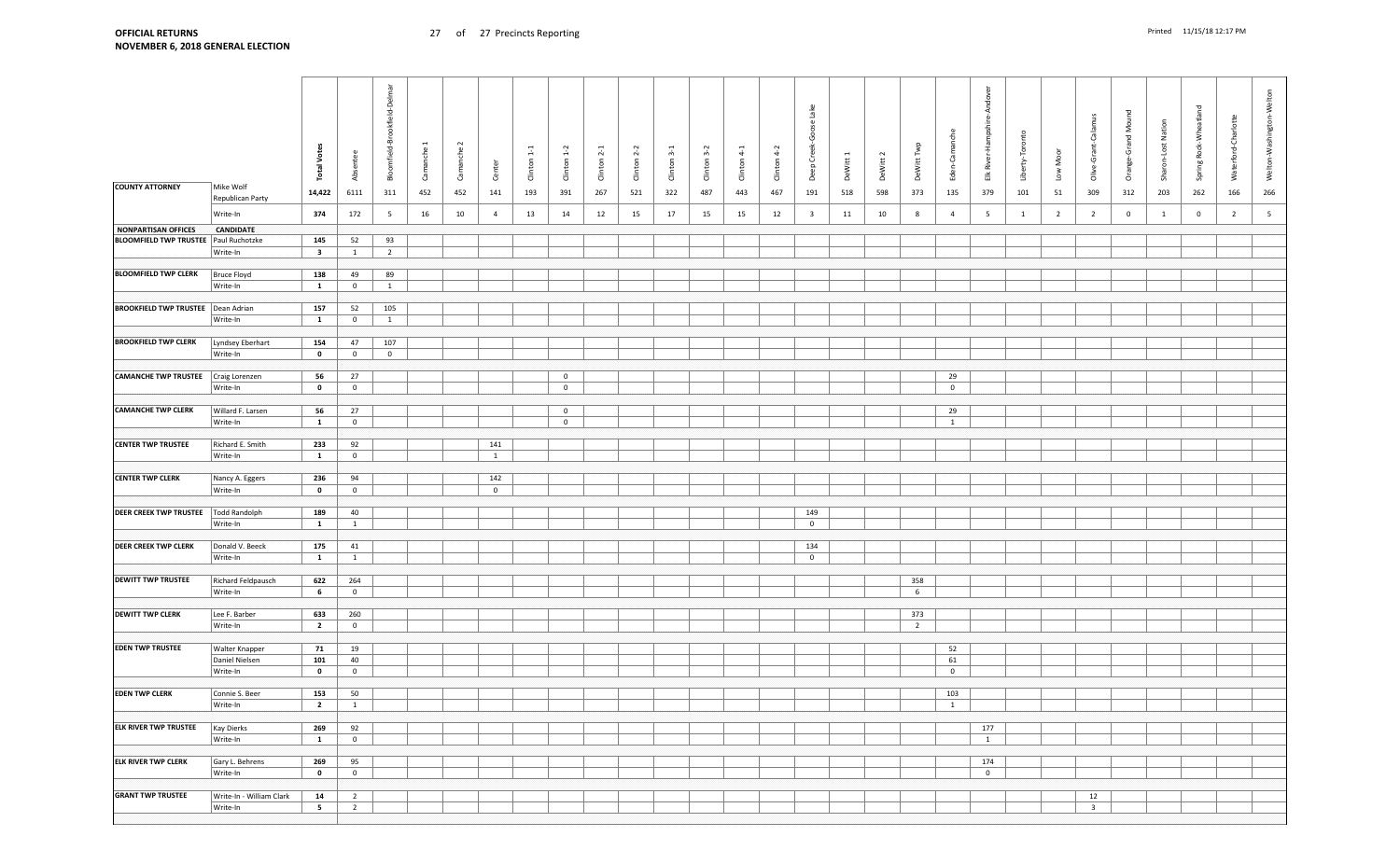| <b>GRANT TWP CLERK</b>                    | Write-In - Jonah Ewers                            | <b>Total Votes</b><br>${\bf 12}$ | Absentee<br>$\overline{2}$ | Bloomfield-Brookfield-Delmar | Camanche : | Camanche 2 | Center | $1-1$<br>Clinton | $Cinton 1-2$ | $Climon 2-1$ | Clinton <sub>2-2</sub> | Clinton 3-1 | Clinton 3-2 | $Climon 4-1$ | $Clinton 4-2$ | Lake<br>Deep Creek-Goose | DeWitt 1 | DeWitt 2 | DeWitt Twp | -Cam<br>Eden- | Andove<br>pshire-<br>River-Han<br>$\overline{E}$ | Liberty-Toronto | Low Moor | Olive-Grant-Calamus<br>$10\,$ | 겯<br>Š<br>Orange-Grand  | Sharon-Lost Nation   | Spring Rock-Wheatland | Waterford-Charlotte | Welton-Washington-Welton |
|-------------------------------------------|---------------------------------------------------|----------------------------------|----------------------------|------------------------------|------------|------------|--------|------------------|--------------|--------------|------------------------|-------------|-------------|--------------|---------------|--------------------------|----------|----------|------------|---------------|--------------------------------------------------|-----------------|----------|-------------------------------|-------------------------|----------------------|-----------------------|---------------------|--------------------------|
|                                           | Write-In                                          | $\overline{2}$                   | 1                          |                              |            |            |        |                  |              |              |                        |             |             |              |               |                          |          |          |            |               |                                                  |                 |          | 1                             |                         |                      |                       |                     |                          |
|                                           |                                                   |                                  |                            |                              |            |            |        |                  |              |              |                        |             |             |              |               |                          |          |          |            |               |                                                  |                 |          |                               |                         |                      |                       |                     |                          |
| <b>HAMPSHIRE TWP TRUSTEE</b>              | Leon V. Bott                                      | 334                              | 161                        |                              |            |            |        |                  |              |              |                        |             |             |              |               |                          |          |          |            |               | 173                                              |                 |          |                               |                         |                      |                       |                     |                          |
|                                           | Write-In                                          | $\overline{a}$                   | $\overline{2}$             |                              |            |            |        |                  |              |              |                        |             |             |              |               |                          |          |          |            |               | $\overline{2}$                                   |                 |          |                               |                         |                      |                       |                     |                          |
|                                           |                                                   |                                  |                            |                              |            |            |        |                  |              |              |                        |             |             |              |               |                          |          |          |            |               |                                                  |                 |          |                               |                         |                      |                       |                     |                          |
| <b>HAMPSHIRE TWP CLERK</b>                | <b>Blake Thompson</b>                             | 321                              | 155                        |                              |            |            |        |                  |              |              |                        |             |             |              |               |                          |          |          |            |               | 166                                              |                 |          |                               |                         |                      |                       |                     |                          |
|                                           | Write-In                                          | $\mathbf{1}$                     | $\overline{0}$             |                              |            |            |        |                  |              |              |                        |             |             |              |               |                          |          |          |            |               | $\mathbf{1}$                                     |                 |          |                               |                         |                      |                       |                     |                          |
|                                           |                                                   |                                  |                            |                              |            |            |        |                  |              |              |                        |             |             |              |               |                          |          |          |            |               |                                                  |                 |          |                               |                         |                      |                       |                     |                          |
| <b>LIBERTY TWP TRUSTEE</b>                | William J. Lee                                    | 84                               | 18                         |                              |            |            |        |                  |              |              |                        |             |             |              |               |                          |          |          |            |               | 66                                               |                 |          |                               |                         |                      |                       |                     |                          |
|                                           | Write-In                                          | $5^{\circ}$                      | $\overline{2}$             |                              |            |            |        |                  |              |              |                        |             |             |              |               |                          |          |          |            |               | $\overline{3}$                                   |                 |          |                               |                         |                      |                       |                     |                          |
|                                           |                                                   |                                  |                            |                              |            |            |        |                  |              |              |                        |             |             |              |               |                          |          |          |            |               |                                                  |                 |          |                               |                         |                      |                       |                     |                          |
| <b>LIBERTY TWP CLERK</b>                  | Terry Stevenson                                   | 88                               | 19                         |                              |            |            |        |                  |              |              |                        |             |             |              |               |                          |          |          |            |               |                                                  | 69              |          |                               |                         |                      |                       |                     |                          |
|                                           | Write-In                                          | $\overline{\mathbf{2}}$          | $\overline{2}$             |                              |            |            |        |                  |              |              |                        |             |             |              |               |                          |          |          |            |               |                                                  | $\mathbf 0$     |          |                               |                         |                      |                       |                     |                          |
|                                           |                                                   |                                  |                            |                              |            |            |        |                  |              |              |                        |             |             |              |               |                          |          |          |            |               |                                                  |                 |          |                               |                         |                      |                       |                     |                          |
| <b>OLIVE TWP TRUSTEE</b>                  | Art Bousselot                                     | 167                              | 54                         |                              |            |            |        |                  |              |              |                        |             |             |              |               |                          |          |          |            |               |                                                  |                 |          | 113                           |                         |                      |                       |                     |                          |
|                                           | Write-In                                          | $\mathbf{1}$                     | $\mathbf 0$                |                              |            |            |        |                  |              |              |                        |             |             |              |               |                          |          |          |            |               |                                                  |                 |          | $\mathbf{1}$                  |                         |                      |                       |                     |                          |
|                                           |                                                   |                                  |                            |                              |            |            |        |                  |              |              |                        |             |             |              |               |                          |          |          |            |               |                                                  |                 |          |                               |                         |                      |                       |                     |                          |
| <b>OLIVE TWP CLERK</b>                    | Nichole Will                                      | 162                              | 50                         |                              |            |            |        |                  |              |              |                        |             |             |              |               |                          |          |          |            |               |                                                  |                 |          | 112                           |                         |                      |                       |                     |                          |
|                                           | Write-In                                          | $\mathbf{1}$                     | $\mathbf{0}$               |                              |            |            |        |                  |              |              |                        |             |             |              |               |                          |          |          |            |               |                                                  |                 |          | $\mathbf{1}$                  |                         |                      |                       |                     |                          |
| <b>ORANGE TWP TRUSTEE</b>                 | Write-In - Austin Bauer                           | $\overline{\mathbf{3}}$          | $\mathbf 0$                |                              |            |            |        |                  |              |              |                        |             |             |              |               |                          |          |          |            |               |                                                  |                 |          |                               | $\overline{\mathbf{3}}$ |                      |                       |                     |                          |
|                                           | Write-In                                          | 13                               | $\overline{\mathbf{3}}$    |                              |            |            |        |                  |              |              |                        |             |             |              |               |                          |          |          |            |               |                                                  |                 |          |                               | 10                      |                      |                       |                     |                          |
|                                           |                                                   |                                  |                            |                              |            |            |        |                  |              |              |                        |             |             |              |               |                          |          |          |            |               |                                                  |                 |          |                               |                         |                      |                       |                     |                          |
| <b>ORANGE TWP CLERK</b>                   | Write-In - Aaron<br>Trenkamp                      | $\overline{\mathbf{3}}$          | $\mathbf 0$                |                              |            |            |        |                  |              |              |                        |             |             |              |               |                          |          |          |            |               |                                                  |                 |          |                               | $\overline{\mathbf{3}}$ |                      |                       |                     |                          |
|                                           | Write-In - Mark Hahn                              | $\overline{\mathbf{2}}$          | $\pmb{0}$                  |                              |            |            |        |                  |              |              |                        |             |             |              |               |                          |          |          |            |               |                                                  |                 |          |                               | $\overline{2}$          |                      |                       |                     |                          |
|                                           | Write-In                                          | $\overline{7}$                   | $\overline{\mathbf{3}}$    |                              |            |            |        |                  |              |              |                        |             |             |              |               |                          |          |          |            |               |                                                  |                 |          |                               | $\overline{4}$          |                      |                       |                     |                          |
|                                           |                                                   |                                  |                            |                              |            |            |        |                  |              |              |                        |             |             |              |               |                          |          |          |            |               |                                                  |                 |          |                               |                         |                      |                       |                     |                          |
| <b>SHARON TWP TRUSTEE</b>                 | Wesley R. Gilroy<br>Write-In                      | 108<br>$\overline{2}$            | 17<br>$\mathsf 0$          |                              |            |            |        |                  |              |              |                        |             |             |              |               |                          |          |          |            |               |                                                  |                 |          |                               |                         | 91<br>$\overline{2}$ |                       |                     |                          |
|                                           |                                                   |                                  |                            |                              |            |            |        |                  |              |              |                        |             |             |              |               |                          |          |          |            |               |                                                  |                 |          |                               |                         |                      |                       |                     |                          |
| <b>SHARON TWP CLERK</b>                   | Nicholas Dexter                                   | 107                              | 18                         |                              |            |            |        |                  |              |              |                        |             |             |              |               |                          |          |          |            |               |                                                  |                 |          |                               |                         | 89                   |                       |                     |                          |
|                                           | Write-In                                          | $\mathbf{1}$                     | $\mathbf 0$                |                              |            |            |        |                  |              |              |                        |             |             |              |               |                          |          |          |            |               |                                                  |                 |          |                               |                         | $\mathbf{1}$         |                       |                     |                          |
|                                           |                                                   |                                  |                            |                              |            |            |        |                  |              |              |                        |             |             |              |               |                          |          |          |            |               |                                                  |                 |          |                               |                         |                      |                       |                     |                          |
| <b>SHARON TWP TRUST TFV</b>               | Val Myatt                                         | 109                              | $16\,$                     |                              |            |            |        |                  |              |              |                        |             |             |              |               |                          |          |          |            |               |                                                  |                 |          |                               |                         | 93                   |                       |                     |                          |
|                                           | Write-In                                          | $\mathbf{1}$                     | $\overline{0}$             |                              |            |            |        |                  |              |              |                        |             |             |              |               |                          |          |          |            |               |                                                  |                 |          |                               |                         | 1                    |                       |                     |                          |
|                                           |                                                   |                                  |                            |                              |            |            |        |                  |              |              |                        |             |             |              |               |                          |          |          |            |               |                                                  |                 |          |                               |                         |                      |                       |                     |                          |
| SPRING ROCK TWP TRUSTEE Steven K. Rohling |                                                   | 144                              | 47                         |                              |            |            |        |                  |              |              |                        |             |             |              |               |                          |          |          |            |               |                                                  |                 |          |                               |                         |                      | 97                    |                     |                          |
|                                           | Write-In                                          | $\mathbf{1}$                     | $\overline{0}$             |                              |            |            |        |                  |              |              |                        |             |             |              |               |                          |          |          |            |               |                                                  |                 |          |                               |                         |                      | $\mathbf{1}$          |                     |                          |
|                                           |                                                   |                                  |                            |                              |            |            |        |                  |              |              |                        |             |             |              |               |                          |          |          |            |               |                                                  |                 |          |                               |                         |                      |                       |                     |                          |
| <b>SPRING ROCK TWP CLERK</b>              | Douglas Kelting                                   | 146                              | 49                         |                              |            |            |        |                  |              |              |                        |             |             |              |               |                          |          |          |            |               |                                                  |                 |          |                               |                         |                      | 97                    |                     |                          |
|                                           | Write-In                                          | $\overline{2}$                   | $\bf{0}$                   |                              |            |            |        |                  |              |              |                        |             |             |              |               |                          |          |          |            |               |                                                  |                 |          |                               |                         |                      | $\overline{2}$        |                     |                          |
| <b>WASHINGTON TWP</b>                     |                                                   | $\overline{\mathbf{3}}$          | $\overline{0}$             |                              |            |            |        |                  |              |              |                        |             |             |              |               |                          |          |          |            |               |                                                  |                 |          |                               |                         |                      |                       |                     | $\overline{\mathbf{3}}$  |
| <b>TRUSTEE</b>                            | Write-In - Bill Lamp<br>Write-In - Steve Diedrich | $\overline{2}$                   | $\mathbf{1}$               |                              |            |            |        |                  |              |              |                        |             |             |              |               |                          |          |          |            |               |                                                  |                 |          |                               |                         |                      |                       |                     | $\overline{1}$           |
|                                           | Write-In - Brad Geise                             | $\overline{\mathbf{2}}$          | $\overline{2}$             |                              |            |            |        |                  |              |              |                        |             |             |              |               |                          |          |          |            |               |                                                  |                 |          |                               |                         |                      |                       |                     | $\overline{0}$           |
|                                           | Write-In                                          | 10                               | $\overline{\mathbf{3}}$    |                              |            |            |        |                  |              |              |                        |             |             |              |               |                          |          |          |            |               |                                                  |                 |          |                               |                         |                      |                       |                     | $7\overline{ }$          |
|                                           |                                                   |                                  |                            |                              |            |            |        |                  |              |              |                        |             |             |              |               |                          |          |          |            |               |                                                  |                 |          |                               |                         |                      |                       |                     |                          |
| <b>WASHINGTON TWP CLERK</b>               | Write-In - Chris Spain                            | $5\overline{5}$                  | $\mathbf{0}$               |                              |            |            |        |                  |              |              |                        |             |             |              |               |                          |          |          |            |               |                                                  |                 |          |                               |                         |                      |                       |                     | 5 <sup>5</sup>           |
|                                           | Write-In                                          | 6                                | $\mathbf{1}$               |                              |            |            |        |                  |              |              |                        |             |             |              |               |                          |          |          |            |               |                                                  |                 |          |                               |                         |                      |                       |                     | 5 <sup>5</sup>           |
|                                           |                                                   |                                  |                            |                              |            |            |        |                  |              |              |                        |             |             |              |               |                          |          |          |            |               |                                                  |                 |          |                               |                         |                      |                       |                     |                          |
|                                           |                                                   |                                  |                            |                              |            |            |        |                  |              |              |                        |             |             |              |               |                          |          |          |            |               |                                                  |                 |          |                               |                         |                      |                       |                     |                          |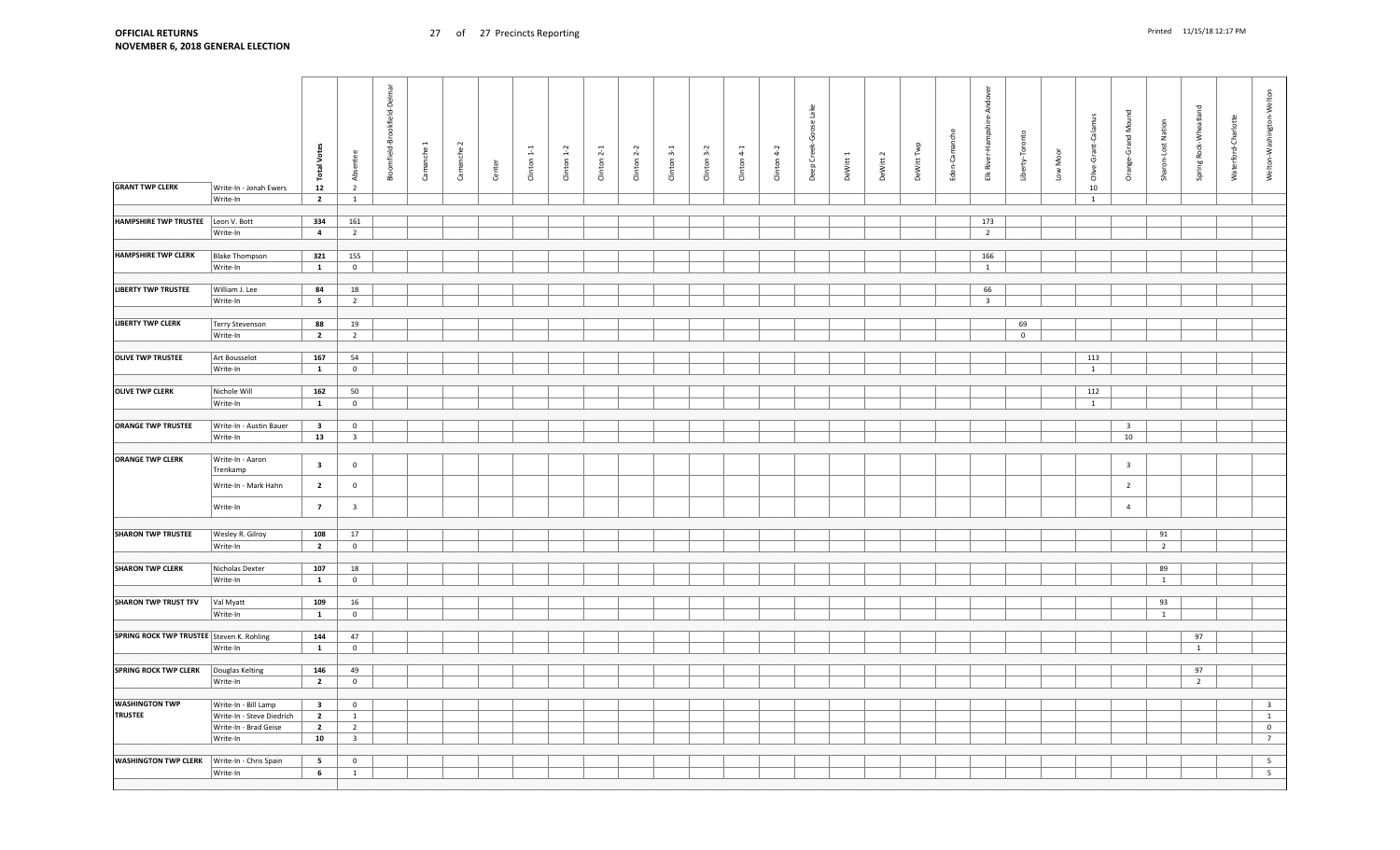| <b>WATERFORD TWP TRUSTEE</b>         | Write-In - Perry Lamp<br>*Winner by draw<br>Write-In - Kenny Oconnor<br>Write-In | Votes<br>Total<br>$\overline{2}$<br>$\overline{2}$<br>8 | Absentee<br>$\pmb{0}$<br>$\mathbf{1}$<br>$\overline{4}$ | ē<br>Delm<br>ookfield-<br>Bloomfield-B | Camanche.               | $\sim$<br>Camanche | Center         | Clinton <sub>1-1</sub>  | Clinton 1-2             | Clinton <sub>2-1</sub>  | Clinton <sub>2</sub> -  | Clinton 3-1  | Clinton 3-2             | Clinton <sub>4-1</sub> | Clinton <sub>4-2</sub>  | යි<br>Deep Creek | DeWitt         | DeWitt 2     | DeWitt Twp              | Eden-Can     | Ando<br>pshire-<br>h<br>Har<br>River<br>盖 | Liberty-Toronto | Low Moor       | Olive-Grant-Calamus | Mound<br>Grand<br>ange-<br>ŏ | Sharon-Lost Nation | Spring Rock-Wheatland | Waterford-Charlotte<br>$\overline{2}$<br>$\overline{1}$<br>$\overline{4}$ | Welton-Washington-Welton            |
|--------------------------------------|----------------------------------------------------------------------------------|---------------------------------------------------------|---------------------------------------------------------|----------------------------------------|-------------------------|--------------------|----------------|-------------------------|-------------------------|-------------------------|-------------------------|--------------|-------------------------|------------------------|-------------------------|------------------|----------------|--------------|-------------------------|--------------|-------------------------------------------|-----------------|----------------|---------------------|------------------------------|--------------------|-----------------------|---------------------------------------------------------------------------|-------------------------------------|
|                                      |                                                                                  |                                                         |                                                         |                                        |                         |                    |                |                         |                         |                         |                         |              |                         |                        |                         |                  |                |              |                         |              |                                           |                 |                |                     |                              |                    |                       |                                                                           |                                     |
| <b>WATERFORD TWP CLERK</b>           | Erin M. Meyermann                                                                | 111                                                     | 36                                                      |                                        |                         |                    |                |                         |                         |                         |                         |              |                         |                        |                         |                  |                |              |                         |              |                                           |                 |                |                     |                              |                    |                       | 75                                                                        |                                     |
|                                      | Write-In                                                                         | $\overline{\mathbf{3}}$                                 | $\mathbf 0$                                             |                                        |                         |                    |                |                         |                         |                         |                         |              |                         |                        |                         |                  |                |              |                         |              |                                           |                 |                |                     |                              |                    |                       | $\overline{\mathbf{3}}$                                                   |                                     |
|                                      |                                                                                  |                                                         |                                                         |                                        |                         |                    |                |                         |                         |                         |                         |              |                         |                        |                         |                  |                |              |                         |              |                                           |                 |                |                     |                              |                    |                       |                                                                           |                                     |
| <b>WELTON TWP TRUSTEE</b>            | Mike McNeil                                                                      | 131                                                     | 44                                                      |                                        |                         |                    |                |                         |                         |                         |                         |              |                         |                        |                         |                  |                |              |                         |              |                                           |                 |                |                     |                              |                    |                       |                                                                           | 87                                  |
|                                      | Write-In                                                                         | $\overline{\mathbf{3}}$                                 | $\mathbf{1}$                                            |                                        |                         |                    |                |                         |                         |                         |                         |              |                         |                        |                         |                  |                |              |                         |              |                                           |                 |                |                     |                              |                    |                       |                                                                           | $\overline{2}$                      |
|                                      |                                                                                  |                                                         |                                                         |                                        |                         |                    |                |                         |                         |                         |                         |              |                         |                        |                         |                  |                |              |                         |              |                                           |                 |                |                     |                              |                    |                       |                                                                           |                                     |
| <b>WELTON TWP CLERK</b>              | Jason Spain                                                                      | 131<br>1                                                | 42<br>$\mathbf 0$                                       |                                        |                         |                    |                |                         |                         |                         |                         |              |                         |                        |                         |                  |                |              |                         |              |                                           |                 |                |                     |                              |                    |                       |                                                                           | 89<br>1                             |
|                                      | Write-In                                                                         |                                                         |                                                         |                                        |                         |                    |                |                         |                         |                         |                         |              |                         |                        |                         |                  |                |              |                         |              |                                           |                 |                |                     |                              |                    |                       |                                                                           |                                     |
| <b>SOIL &amp; WATER</b>              | Cindy Heilmann                                                                   | 8,115                                                   | 3842                                                    | 141                                    | 261                     | 253                | 72             | 118                     | 236                     | 159                     | 285                     | 201          | 267                     | 241                    | 265                     | 86               | 270            | 330          | 160                     | 72           | 168                                       | 31              | 40             | 110                 | 120                          | 98                 | 104                   | 69                                                                        | 116                                 |
| <b>CONSERVATION DISTRICT</b>         | Warren W. Koch                                                                   | 6,378                                                   | 2698                                                    | 157                                    | 203                     | 185                | 87             | 99                      | 176                     | 134                     | 228                     | 132          | 231                     | 231                    | 201                     | 140              | 195            | 188          | 144                     | 63           | 249                                       | 45              | 24             | 92                  | 94                           | 91                 | 86                    | 98                                                                        | 107                                 |
| <b>COMMISIONER</b>                   | (vote   Wayne Whitman                                                            | 8,227                                                   | 3444                                                    | 201                                    | 241                     | 234                | 85             | 106                     | 180                     | 125                     | 246                     | 149          | 208                     | 207                    | 225                     | 102              | 334            | 388          | 270                     | 81           | 162                                       | 65              | 32             | 269                 | 242                          | 119                | 201                   | 97                                                                        | 214                                 |
| for two)                             | Write-In                                                                         | 89                                                      | 37                                                      | $\overline{0}$                         | $\overline{\mathbf{3}}$ | $5\overline{5}$    | $\overline{0}$ | $\overline{4}$          | 5                       | $\overline{\mathbf{3}}$ | $5\overline{5}$         | 1            | $\overline{\mathbf{3}}$ | 6                      | $\overline{\mathbf{3}}$ | $\overline{0}$   | <sup>1</sup>   | 1            | $\overline{4}$          | $\mathbf 0$  | $\overline{0}$                            | $\overline{0}$  | $\overline{0}$ | $\overline{4}$      | $\overline{0}$               | $\overline{0}$     | $\mathbf{1}$          | $\overline{2}$                                                            | $\mathbf{1}$                        |
|                                      |                                                                                  |                                                         |                                                         |                                        |                         |                    |                |                         |                         |                         |                         |              |                         |                        |                         |                  |                |              |                         |              |                                           |                 |                |                     |                              |                    |                       |                                                                           |                                     |
| <b>SOIL &amp; WATER CON DIST</b>     | Danny Kilburg                                                                    | 13,093                                                  | 5609                                                    | 309                                    | 418                     | 397                | 125            | 196                     | 358                     | 257                     | 443                     | 305          | 415                     | 394                    | 402                     | 186              | 471            | 533          | 334                     | 117          | 328                                       | 89              | 52             | 274                 | 265                          | 197                | 218                   | 152                                                                       | 249                                 |
| <b>COMMISIONER (TFV)</b>             | Write-In                                                                         | 88                                                      | 35                                                      | $\overline{0}$                         | $\overline{2}$          | $7\overline{ }$    | $\mathbf{1}$   | 5                       | $\overline{\mathbf{3}}$ | 5                       | $\overline{\mathbf{3}}$ | <sup>1</sup> | $\overline{\mathbf{3}}$ | $7\overline{ }$        | $\overline{4}$          | $\mathbf{1}$     | $\overline{2}$ | $\mathbf{1}$ | $\overline{\mathbf{3}}$ | <sup>1</sup> | $\mathbf{0}$                              | $\overline{0}$  | $\mathbf{1}$   | $\overline{0}$      | $\overline{0}$               | $\overline{0}$     | $\mathbf{1}$          | $\mathbf{1}$                                                              | $\mathbf{1}$                        |
| <b>COUNTY AG EXTENSION</b>           | Chuck Goddard                                                                    |                                                         | 3563                                                    | 185                                    | 253                     | 257                | 67             |                         |                         | 171                     | 266                     | 175          |                         | 257                    | 245                     | 107              | 296            | 336          | 189                     | 78           | 211                                       | 50              | 35             | 154                 | 185                          | 109                | 126                   | 94                                                                        | 159                                 |
| <b>COUNCIL (vote for five)</b>       | Jessie Jacobi                                                                    | 8,171<br>8,395                                          | 3659                                                    | 191                                    | 253                     | 224                | 72             | 116<br>93               | 226<br>212              | 159                     | 265                     | 171          | 261<br>247              | 226                    | 225                     | 108              | 332            | 359          | 237                     | 81           | 175                                       | 69              | 38             | 233                 | 195                          | 126                | 169                   | 90                                                                        | 186                                 |
|                                      | <b>Bonnie Oliver</b>                                                             | 8,480                                                   | 3900                                                    | 175                                    | 267                     | 223                | 93             | 121                     | 219                     | 161                     | 271                     | 177          | 239                     | 242                    | 251                     | 152              | 299            | 319          | 199                     | 77           | 207                                       | 54              | 30             | 160                 | 128                          | 105                | 112                   | 122                                                                       | 177                                 |
|                                      | Jena Petersen                                                                    | 9,058                                                   | 4053                                                    | 188                                    | 287                     | 258                | 107            | 132                     | 240                     | 166                     | 300                     | 195          | 299                     | 254                    | 264                     | 133              | 300            | 355          | 226                     | 92           | 235                                       | 62              | 33             | 177                 | 160                          | 124                | 120                   | 105                                                                       | 193                                 |
|                                      | Brian Schmidt                                                                    | 10,004                                                  | 4237                                                    | 281                                    | 289                     | 291                | 111            | 135                     | 235                     | 176                     | 319                     | 213          | 294                     | 286                    | 273                     | 156              | 379            | 440          | 277                     | 101          | 257                                       | 72              | 45             | 222                 | 235                          | 160                | 163                   | 130                                                                       | 227                                 |
|                                      | Allys Schwartz                                                                   | 7,179                                                   | 3267                                                    | 125                                    | 249                     | 214                | 73             | 107                     | 202                     | 154                     | 229                     | 179          | 243                     | 222                    | 244                     | 91               | 216            | 247          | 157                     | 62           | 181                                       | 47              | 28             | 119                 | 110                          | 100                | 115                   | 79                                                                        | 119                                 |
|                                      | Write-In                                                                         | 165                                                     | 79                                                      | $\overline{0}$                         | $\mathbf 0$             | $7\overline{ }$    | $\overline{0}$ | $\overline{\mathbf{3}}$ | - 5                     | 5                       | $\overline{4}$          | 6            | $\overline{2}$          | 5                      | 5                       | 1                | $\overline{4}$ | $\mathbf 0$  | 9                       | 1            | 2                                         | $\mathbf{0}$    | $\mathbf 0$    | $\overline{7}$      | $\overline{2}$               | $\mathbf{0}$       | 10                    | $\overline{4}$                                                            | $\overline{4}$                      |
|                                      |                                                                                  |                                                         |                                                         |                                        |                         |                    |                |                         |                         |                         |                         |              |                         |                        |                         |                  |                |              |                         |              |                                           |                 |                |                     |                              |                    |                       |                                                                           |                                     |
| <b>AGE EXTENSION (TFV)</b>           | Linda Lamp                                                                       | 12,851                                                  | 5581                                                    | 287                                    | 408                     | 387                | 133            | 188                     | 352                     | 252                     | 424                     | 287          | 404                     | 375                    | 400                     | 192              | 459            | 510          | 334                     | 128          | 314                                       | 81              | 52             | 255                 | 260                          | 174                | 192                   | 167                                                                       | 255                                 |
|                                      | Write-In                                                                         | 79                                                      | 29                                                      | $\overline{0}$                         | $\overline{4}$          | 6                  | 1              | $\overline{4}$          | 6                       | $\overline{3}$          | $\overline{\mathbf{3}}$ | <sup>1</sup> | $\overline{4}$          | $\overline{4}$         | $\overline{4}$          | $\overline{2}$   | $\overline{1}$ | $\mathbf 0$  | $\overline{2}$          | $\mathbf 0$  | $\overline{2}$                            | $\mathbf{0}$    | $\mathbf 0$    | $\overline{2}$      | $\overline{0}$               | $\mathbf 0$        | <sup>1</sup>          | $\mathbf 0$                                                               | $\overline{0}$                      |
| <b>ANDOVER CITY COUNCIL</b><br>(TFV) | Write-In - Karolyn Kedley                                                        | 6                                                       | $\overline{0}$                                          |                                        |                         |                    |                |                         |                         |                         |                         |              |                         |                        |                         |                  |                |              |                         |              | -6                                        |                 |                |                     |                              |                    |                       |                                                                           |                                     |
|                                      | Write-In - Jessica Cram                                                          | $\overline{\mathbf{3}}$                                 | 1                                                       |                                        |                         |                    |                |                         |                         |                         |                         |              |                         |                        |                         |                  |                |              |                         |              | $\overline{2}$                            |                 |                |                     |                              |                    |                       |                                                                           |                                     |
|                                      | Write-In - Leslie Schroeder                                                      | $\overline{\mathbf{3}}$                                 | $\overline{0}$                                          |                                        |                         |                    |                |                         |                         |                         |                         |              |                         |                        |                         |                  |                |              |                         |              | 3                                         |                 |                |                     |                              |                    |                       |                                                                           |                                     |
|                                      | Write-In                                                                         | 5 <sub>5</sub>                                          | $\overline{\mathbf{3}}$                                 |                                        |                         |                    |                |                         |                         |                         |                         |              |                         |                        |                         |                  |                |              |                         |              | $\overline{2}$                            |                 |                |                     |                              |                    |                       |                                                                           |                                     |
|                                      |                                                                                  |                                                         |                                                         |                                        |                         |                    |                |                         |                         |                         |                         |              |                         |                        |                         |                  |                |              |                         |              |                                           |                 |                |                     |                              |                    |                       |                                                                           |                                     |
| <b>WELTON CITY COUNCIL</b>           |                                                                                  |                                                         |                                                         |                                        |                         |                    |                |                         |                         |                         |                         |              |                         |                        |                         |                  |                |              |                         |              |                                           |                 |                |                     |                              |                    |                       |                                                                           |                                     |
| (TFV)                                | Write-In - Jim Mickey<br>Write-In - Elaine Kidd                                  | 4<br>$\overline{\mathbf{2}}$                            | 1<br>$\overline{2}$                                     |                                        |                         |                    |                |                         |                         |                         |                         |              |                         |                        |                         |                  |                |              |                         |              |                                           |                 |                |                     |                              |                    |                       |                                                                           | $\overline{\mathbf{3}}$<br>$\Omega$ |
|                                      | Write-In - Casey Hootman                                                         | 16                                                      | $\overline{0}$                                          |                                        |                         |                    |                |                         |                         |                         |                         |              |                         |                        |                         |                  |                |              |                         |              |                                           |                 |                |                     |                              |                    |                       |                                                                           | 16                                  |
|                                      | Write-In - Mary Beth<br>Youmans                                                  | $\overline{2}$                                          | $\overline{2}$                                          |                                        |                         |                    |                |                         |                         |                         |                         |              |                         |                        |                         |                  |                |              |                         |              |                                           |                 |                |                     |                              |                    |                       |                                                                           | $\overline{0}$                      |
|                                      | Write-In                                                                         | $\overline{a}$                                          | $\overline{2}$                                          |                                        |                         |                    |                |                         |                         |                         |                         |              |                         |                        |                         |                  |                |              |                         |              |                                           |                 |                |                     |                              |                    |                       |                                                                           | $\overline{2}$                      |
|                                      |                                                                                  |                                                         |                                                         |                                        |                         |                    |                |                         |                         |                         |                         |              |                         |                        |                         |                  |                |              |                         |              |                                           |                 |                |                     |                              |                    |                       |                                                                           |                                     |
| <b>Court of Appeals - Mary</b>       | Yes                                                                              | 9,950                                                   | 4564                                                    | 242                                    | 292                     | 281                | 84             | 129                     | 238                     | 182                     | 325                     | 210          | 305                     | 291                    | 264                     | 121              | 365            | 454          | 235                     | 98           | 222                                       | 58              | 37             | 170                 | 206                          | 132                | 143                   | 106                                                                       | 196                                 |
| <b>Ellen Tabor</b>                   | No                                                                               | 4,707                                                   | 1911                                                    | 70                                     | 176                     | 163                | 46             | 103                     | 172                     | 111                     | 214                     | 131          | 175                     | 164                    | 208                     | 69               | 128            | 121          | 102                     | 35           | 114                                       | 39              | 22             | 96                  | 83                           | 68                 | 74                    | 51                                                                        | 61                                  |